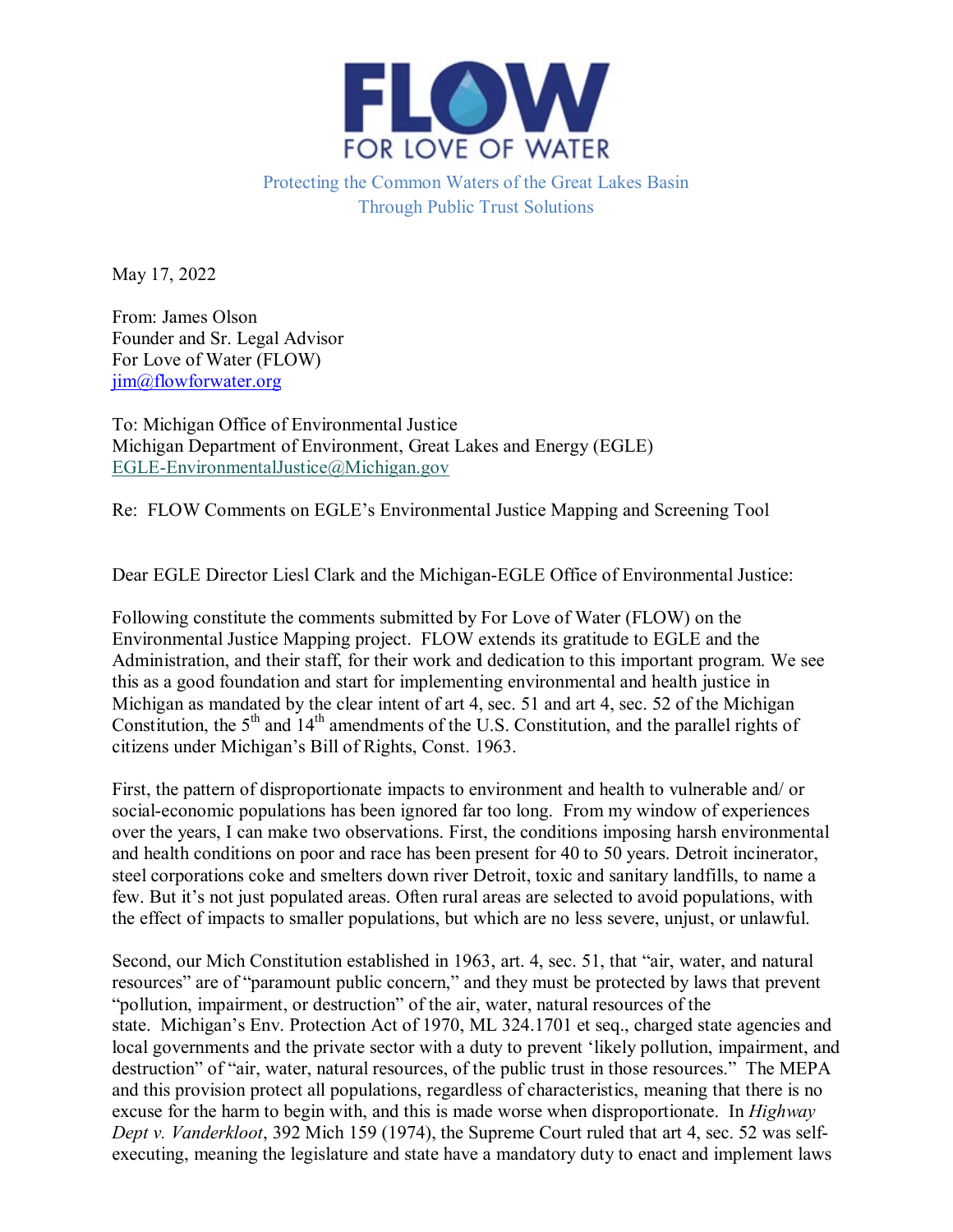that protect the environment and citizens. In *Ray v Mason County Drain Comm'r*, 393 Mich 294 (1975), the Supreme Court held that the state and other entities have a substantive duty to prevent and minimize likely environmental degradation.

Third, the same is true for health. The 1963 constitution also established, art. 4, sec. 51, public health is a "paramount pubic interest", charging the legislature and state agencies with a mandate to protect public health first and foremost, no matter who or where. The language of art 4, sec.51 is substantially the same with respect to the mandate on the legislature and state agencies to protect the paramount interest of all citizens of Michigan in public health. The Courts, if faced with the issue, in my view would make rulings parallel to art 4, sec. 52 to protect all citizens from environmental and health related harms or threats.

Fourth, mapping and screening are very important, and EGLE should be applauded for this work and establishing the tool. The next step will be to use this tool to not only identify environmental threats and injustice, but to implement measures in those communities affected.

Fifth, the definition of equitable as "disproportionate" is important to give priority to the most vulnerable populations and areas, but it should not be used as a justification for violating environmental, water, and health protections required by law, or for pollution in any area of the state—e.g., articles 4, 51, and 4, 52, above, and laws passed to implement these responsibilities apply everywhere to protect everyone.

Sixth, funding is required to make sure the data is collected to make this tool work and do its job. For example, Michigan once had what was called the "Act 307 List" of contaminated sites in Michigan, thousands of them still in the ground or in our water ways Yet, during the Engler years, the list gradually disappeared, and has not been available to the public. This list needs to be uncovered, updated, and widely distributed and available to the public.

Seventh, not only must we look at making sure impacts on health and environment and social economic injustice are addressed, but we must also look at how benefits are distributed-access to recreation, fishing, boating, food, drinking water, sustenance, health. These must be available to all, as they promote health and environment.

Eighth, public participation, accountability, access to government, including affordability, have been lacking, and a fundamental problem creating the need for the tool is the commitment, evident from this effort, to changing the culture of government from one of 'operating like a business or corporation" to operating as a "public service or servant" per the responsibilities imposed by our constitution US and State, including arts. 4, sec. 51 and 52. If we do this, as if environment and health were to be protected by government as a trustee under a public trust, we will better avoid devastating harm and denial of dignity, human rights to water and health such as the Flint and Benton Harbor lead crises and Detroit water shutoffs, before and during COVID, and continuing to this day. We need government, indeed all of us, to take on an affirmative role to protect health and environment as "paramount"—which is defined as "above all else."

Thank you for the opportunity to submit on behalf of For Love of Water (FLOW) these comments on the Environmental Justice Mapping and Screening Tool and Environmental Justice project.